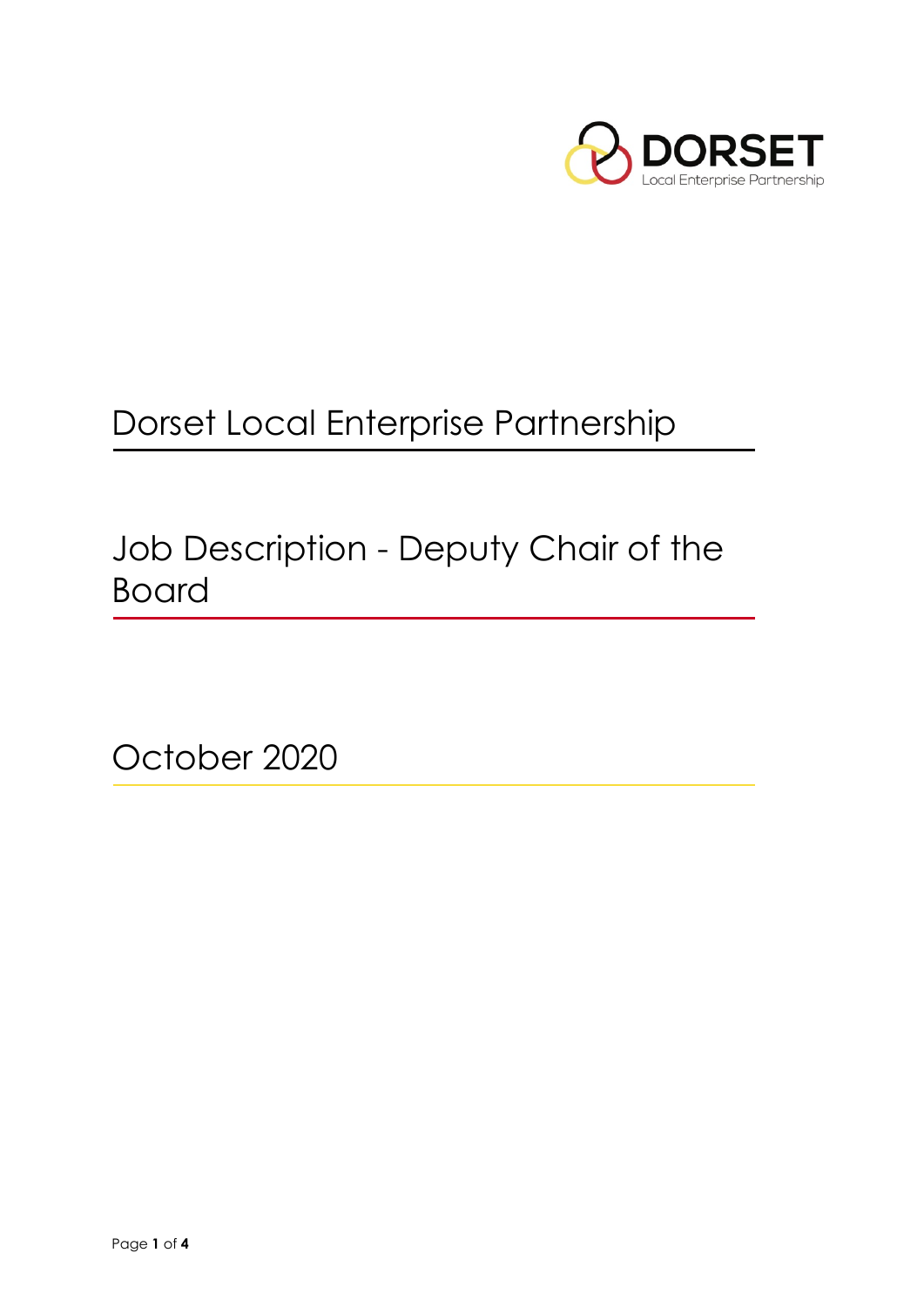# **JOB DESCRIPTION - ROLE OF THE DEPUTY CHAIR**

#### **Purpose**

The Dorset Local Enterprise Partnership (Dorset LEP) Deputy Chair will be critical to the successful development of the LEP, helping to provide strategic leadership in relation to the development of the partnership and delivery of the Business Growth Plan.

The Deputy Chair will support the Chair to ensure that a broad range of perspectives are united towards the common goal of promoting the interests of the Dorset economy with key influencers in government to secure investment throughout the region.

#### **Role and Responsibilities**

- To support the Chair in providing strategic leadership and direction to ensure that Dorset LEP achieves its goals.
- To support the Chair in leading the Dorset LEP in developing and implementing an effective vision and strategy that identifies and addresses the key priorities for local economic growth.
- In the absence of the Chair, deputise and effectively chair meetings of the LEP Board leading it towards decisions that ensure the strategic vision and key objectives of the Partnership are delivered.
- In the absence of the Chair, deputise at local, regional and national levels and working with appropriate partner organisations and individuals, championing the LEP and being an effective influencer and ambassador for Dorset.
- In the absence of the Chair, deputise as necessary at conferences/events/ meetings with Ministers, MPs and key civil servants, being an effective advocate on behalf of Dorset.
- To reflect the agreed policies of the Dorset LEP Board and its members in all discussions with partners, stakeholders, local and central Government and its agencies.
- To support the Chair in ensuring that the Dorset LEP (including the Board) adheres at all times to high standards of ethics and governance in public life and is an exemplar to other organisations.
- To support the Chair in ensuring that all Board members participate actively in the work of the Board, encouraging their attendance and engagement and keeping regular contact with all members.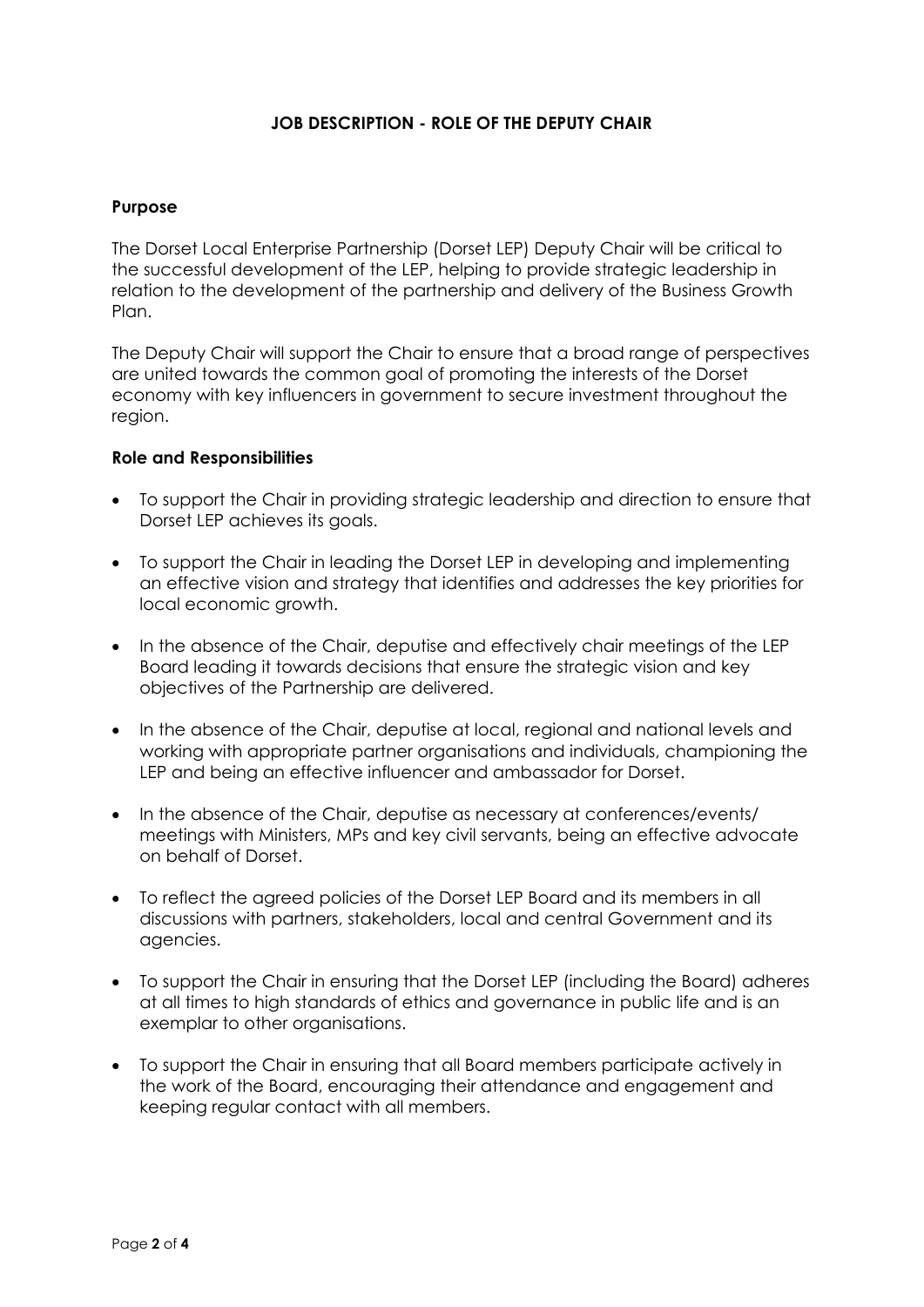# **PERSON SPECIFICATION - EXPERIENCE AND ATTRIBUTES**

## **Experience**

- You will have well developed chairmanship skills.
- You will have demonstrable experience of working with both local and national government bodies and the private sector at a senior level.
- You will be able to demonstrate an understanding of the challenges of leading an organisation in its early development and experience of providing strategic leadership on a Board of a significant business.
- You will have an established reputation and a public profile and make a significant contribution to this partnership using your network of well connected decision makers.
- You will possess a strong political acumen with a clear understanding of local and national politics to help promote Dorset LEP at the highest level.
- You will be an experienced Director with outstanding organisational skills and an impressive portfolio of key achievements.

## **Attributes**

- As Deputy Chair you will demonstrate a clear understanding of the challenges and opportunities facing the Dorset LEP and a clear strategic vision for the future.
- You will possess a successful track record of quickly building credibility in both the private and public sectors.
- You will be a strong communicator, confident when speaking in public, with a clear and concise delivery.
- You will be able to inspire those around you through your energy and enthusiasm and be innovative in your approach to tackles issues and offer solutions.
- You will be determined to achieve the aims of the Dorset LEP through a collaborative style, listening to often conflicting viewpoints and priorities and with an eye on strategic opportunities.